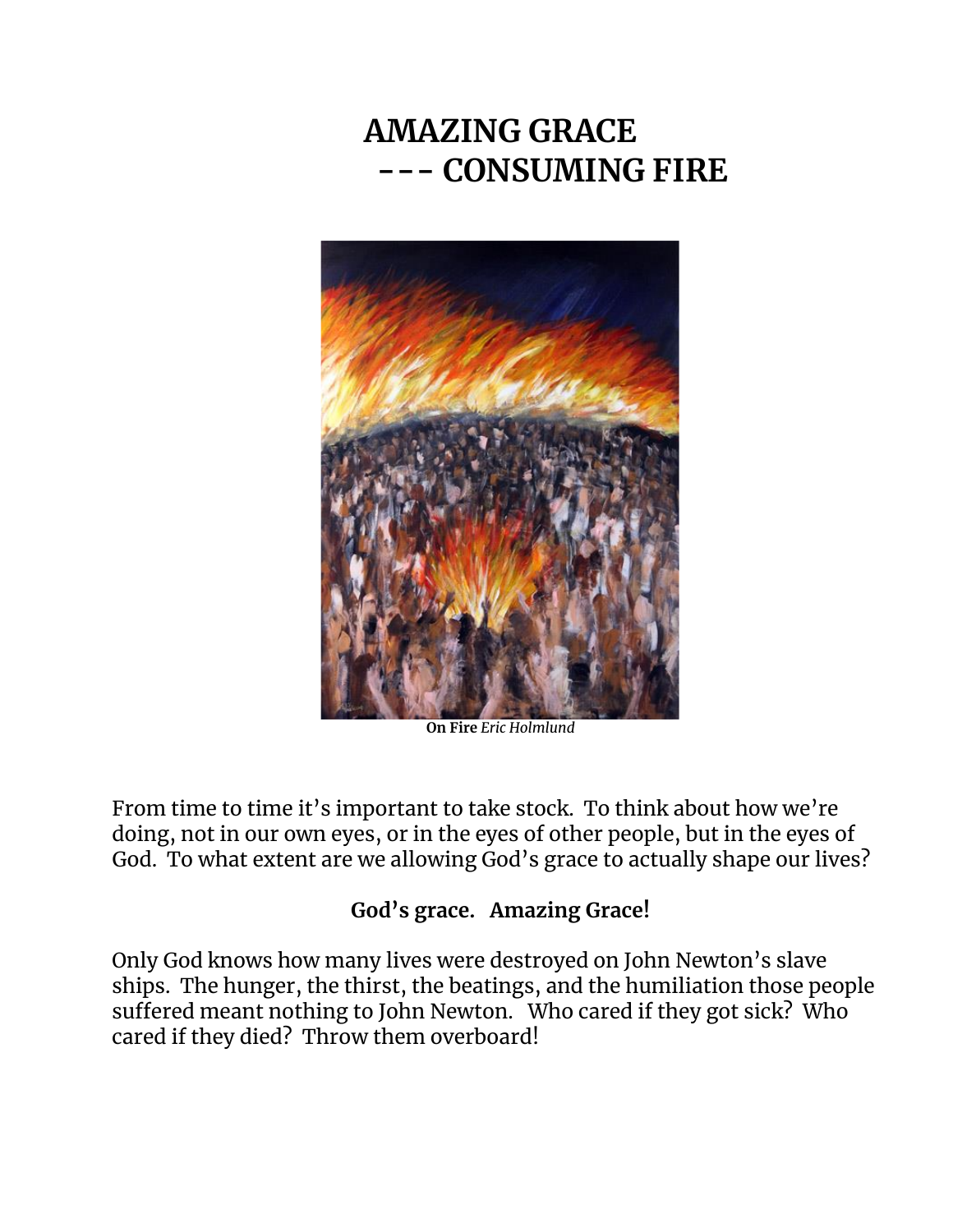Newton was just doing his job. As captain he had obligations to his investors. If you don't hustle, you don't survive.

Then one day in Africa John Newton's angry crew mutinied. They took off with the ship and left him stranded at the mercy of some nasty natives, who were as cruel to him as he had been to his slave cargos. Now John Newton got a taste of what it's like to be a slave, what it's like to suffer.

When God begins to show us what we're really like, mercifully, he doesn't throw the book at us all at once. He shows us only as much at a time as we can handle. He keeps showing us more and more until finally we see how vain and mean-spirited we have been beneath our smiles.

That's how God dealt with Newton, except, Newton didn't "get it." So God had to throw the book at him, until he finally had a good look at his own corrupt heart and cried out to God for mercy. Suddenly Newton was face to face with terrifying glory as the power of Jesus' cross set fire to his heart, and began to cleanse it.

Yes, fire from heaven came into Newton's heart---the same fire that Moses encountered at the Burning Bush, the same fire that came down on Elijah's sacrifice on Mt. Carmel, the same fire that fell on the believers on the day of Pentecost.

And because John Newton opened his heart and received it, that fire redeemed him. His encounter with God was so holy, so powerful, that John Newton was never the same again.

So when he sat down and wrote his famous hymn, Amazing Grace, it was a song of thanksgiving from the depths of his heart. And Newton backed up the words of that hymn by spending the rest of his life as a sacrifice of thanksgiving to the God who saved him.

Today the hymn, Amazing Grace, is sung all over the world as an echo of John Newton's overwhelming gratitude.

*Amazing Grace, how sweet the sound, that saved a wretch like me.*

When you and I begin to see what John Newton saw, we too behold God coming down and scooping us out of the mire and setting our feet on solid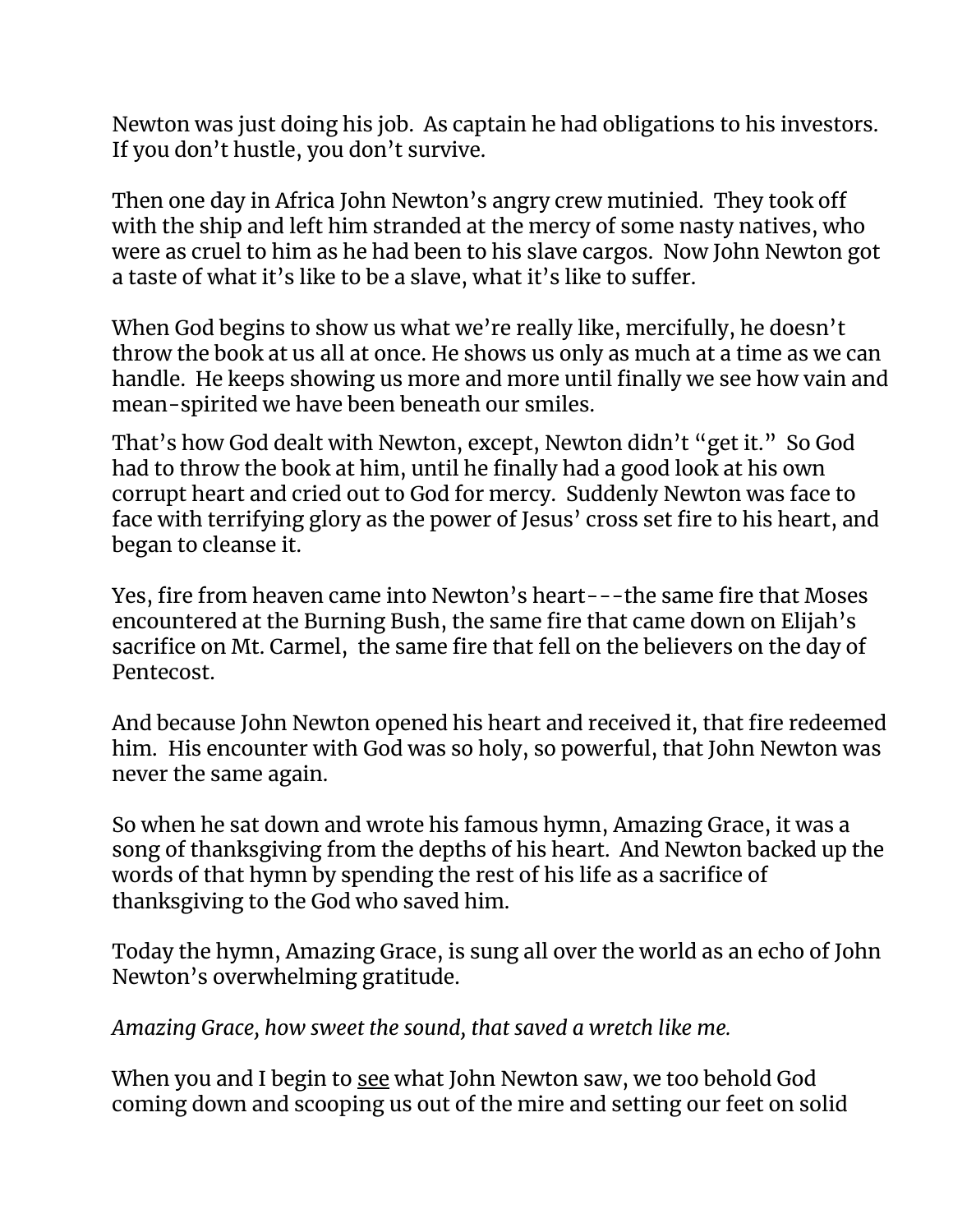ground! We too hear Jesus coming to us in our despair, "Take heart, Child, your sins are forgiven!" Grace is simply God reaching out to us, God overwhelming us with kindness.

You're at the end of your rope. You don't know which way to turn. You feel like you're about to go down and never come up. Then out of nowhere comes supernatural help. God raises you up and saves you.

But suppose that when John Newton first encountered grace, he had said, "Bug off. I don't need you. I'm going to make it on my own. I'm going to do things my way!"

Where was grace then?

Grace was still there, waiting outside the door. And it waits there at the door for a long, long time, before it turns and melts away.

Or suppose after you and I have been redeemed by God's grace, we decide that following Jesus is fine---up to a point. But we have a life to live. We have stuff we want to do our own way. Plus there are a couple people we're never going to forgive---ever.

### **Where is grace then?**

It's there, waiting at the door. But the day will come, when we look out the door, and all we can see is a bonfire. A bonfire? What does that mean?

Here's the part many of us are missing these days. Amazing grace can only help us if we open the door, and let it come in and rule our lives. If we keep it outside the door, if we keep pushing it away, we can sing Amazing Grace till our lungs wear out, grace will eventually become for us a consuming fire.

### *Hebrews**12*

*Therefore let us be grateful for receiving a kingdom that cannot be shaken, and thus let us offer to God acceptable worship, with reverence and awe;*

*…. for our God is a consuming fire.*

**Our God is a consuming fire?**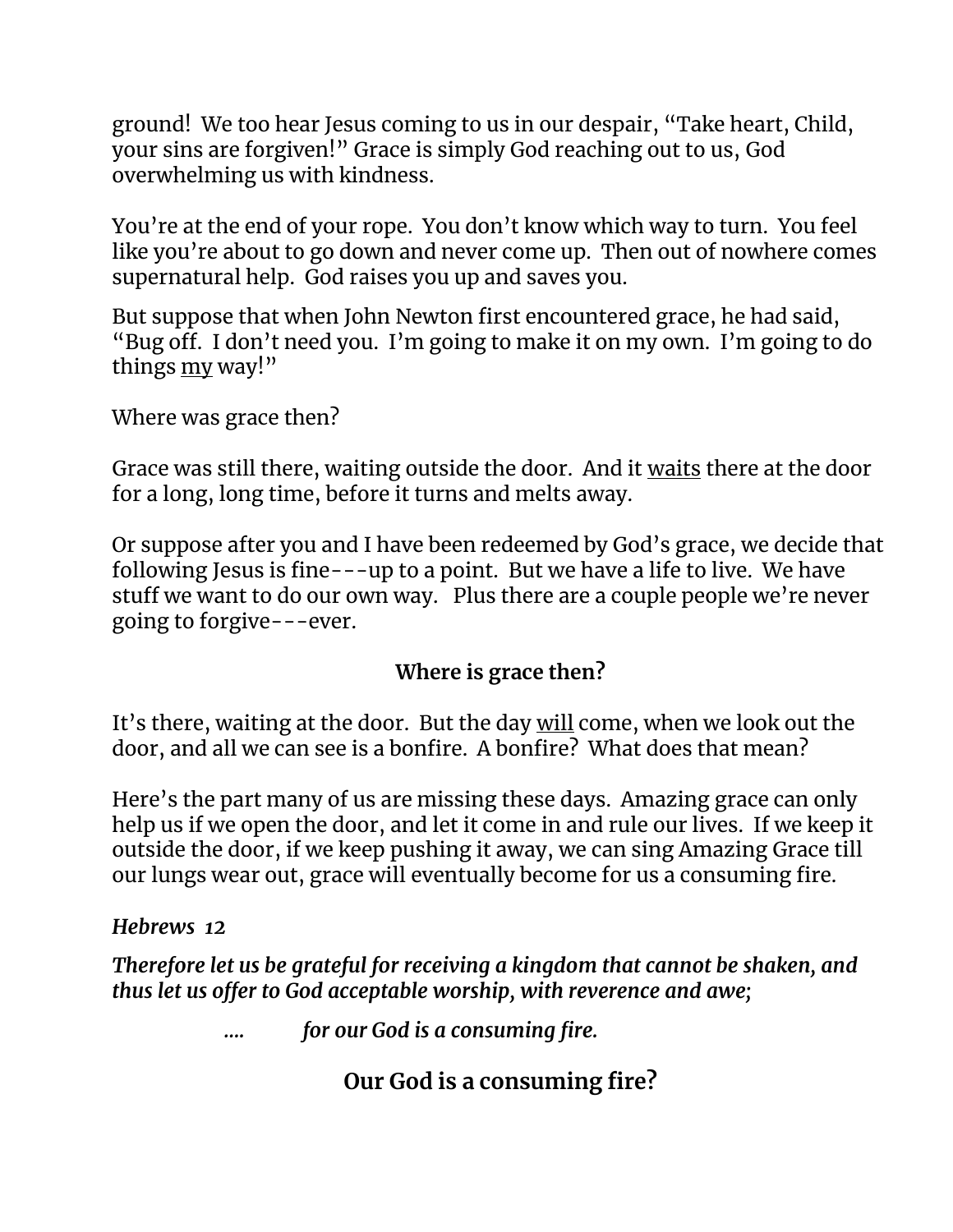The same Jesus who went up on the cross for the sin of the world…

The same Jesus who said to the paralyzed man, "Take heart, Son, your sins are forgiven."…..

The same Jesus who is saying to us right now, "Come to me all you who labor and are heavy laden, and I will give you rest"....

…..that same Jesus tells us that grace is also a consuming fire.

It's the fire that baptized Jesus as he hung dying on the cross*. "I have come to cast fire on earth, and would that were already kindled. I have a baptism to baptized with, and how I am constrained until it is accomplished"*

Jesus was baptized with fire on that cross---a fire that consumed your sin and my sin and the sin of the whole human race.

But here's what we have to get clear: while Grace is the fire that burned up our sin at the cross;

Grace is also the fire of judgment, that divides good from evil.

It's all about what we do with grace, once it has come to us.

## **Matthew 25**

*When the Son of man comes in his glory, and all the angels with him, then he will sit on his glorious throne.*

*Before him will be gathered all the nations, and he will separate them one from another as a shepherd separates the sheep from the goats, and he will place the sheep at his right hand, but the goats at the left.*

*Then the King will say to those at his right hand, `Come, O blessed of my Father, inherit the kingdom prepared for you from the foundation of the world; for I was hungry and you gave me food, I was thirsty and you gave me drink, I was a stranger and you welcomed me,*

*I was naked and you clothed me, I was sick and you visited me, I was in prison and you came to me.'*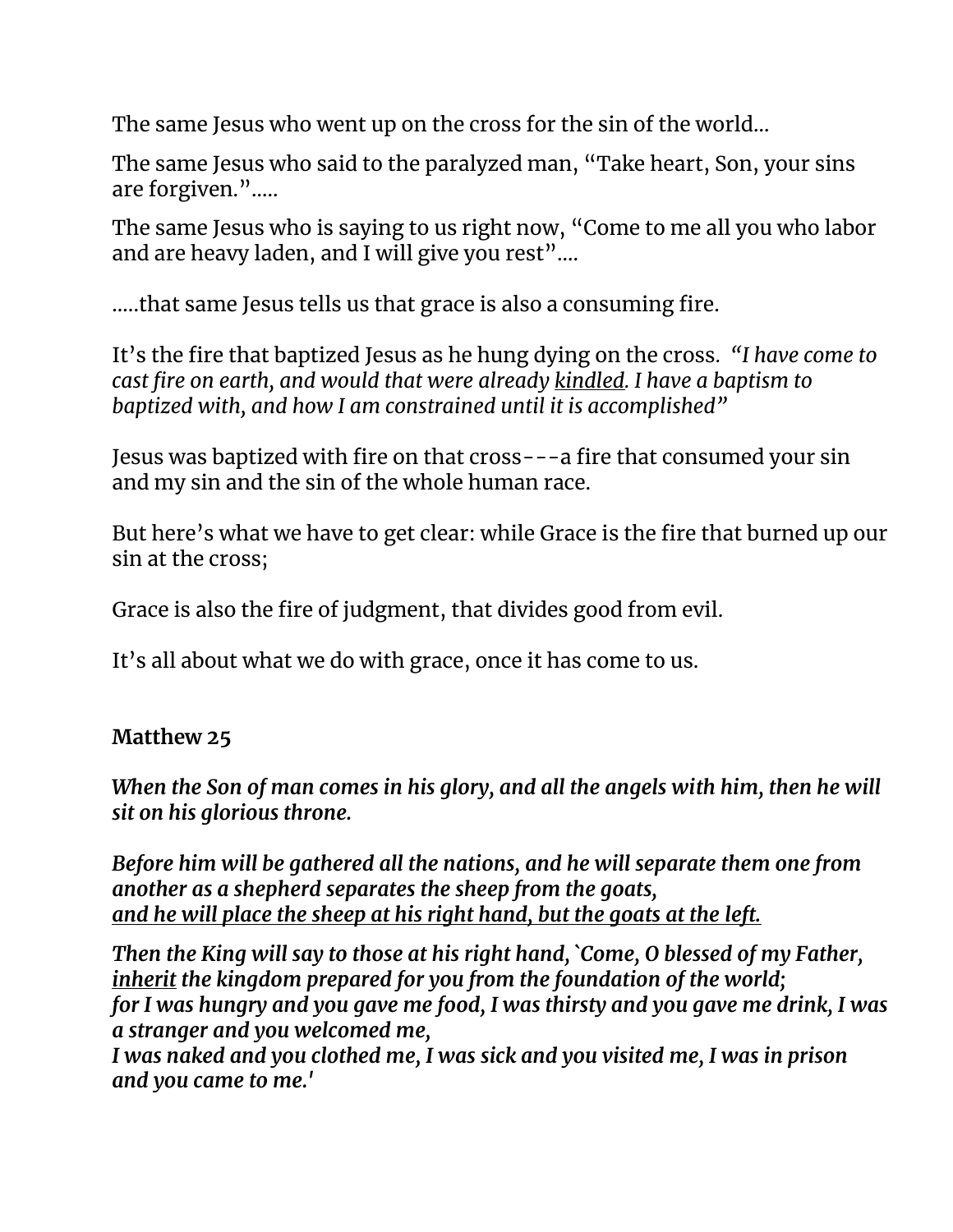*Then the righteous will answer him, `Lord, when did we see thee hungry and feed thee, or thirsty and give thee drink?*

*And when did we see thee a stranger and welcome thee, or naked and clothe thee? And when did we see thee sick or in prison and visit thee?'*

*And the King will answer them, `Truly, I say to you, as you did it to one of the least of these my brethren, you did it to me.'*

According to Jesus, everyone who ever lives on this earth will be given a John Newton moment. Everyone will be drawn to the cross and offered amazing grace, just like he was.

*"And I, when I am lifted up from the earth (on the cross) will draw all people to myself." (John 12)*

All people. Muslims, Buddhists, anarchists, atheists. The final judgment is waiting until, somewhere, somehow, all have been drawn to the cross and offered grace.

The sheep at the King's right hand are those who like John Newton, received grace and walked in it. In thanksgiving to God they showed to the people around them the same kindness God had shown to them. They feed the hungry, give drink to the thirsty, welcome the stranger, clothe the naked, and reach out to the sick, the prisoner and all the forgotten ones out there. They were ruled by the love of God.

*"Then he will say to those at his left hand, `Depart from me, you cursed, into the eternal fire prepared for the devil and his angels;*

*for I was hungry and you gave me no food, I was thirsty and you gave me no drink, I was a stranger and you did not welcome me, naked and you did not clothe me, sick and in prison and you did not visit me.'*

*Then they also will answer, `Lord, when did we see thee hungry or thirsty or a stranger or naked or sick or in prison, and did not minister to thee?'*

*Then he will answer them, `Truly, I say to you, as you did it not to one of the least of these, you did it not to me.'*

*And they will go away into eternal punishment, but the righteous into eternal life."*

The goats on the left hand of the King also had their John Newton moment. They too were drawn to the cross and offered grace. But they sent it away. Or they received it and cried, "Thank you Lord, I'm saved!" But kept right on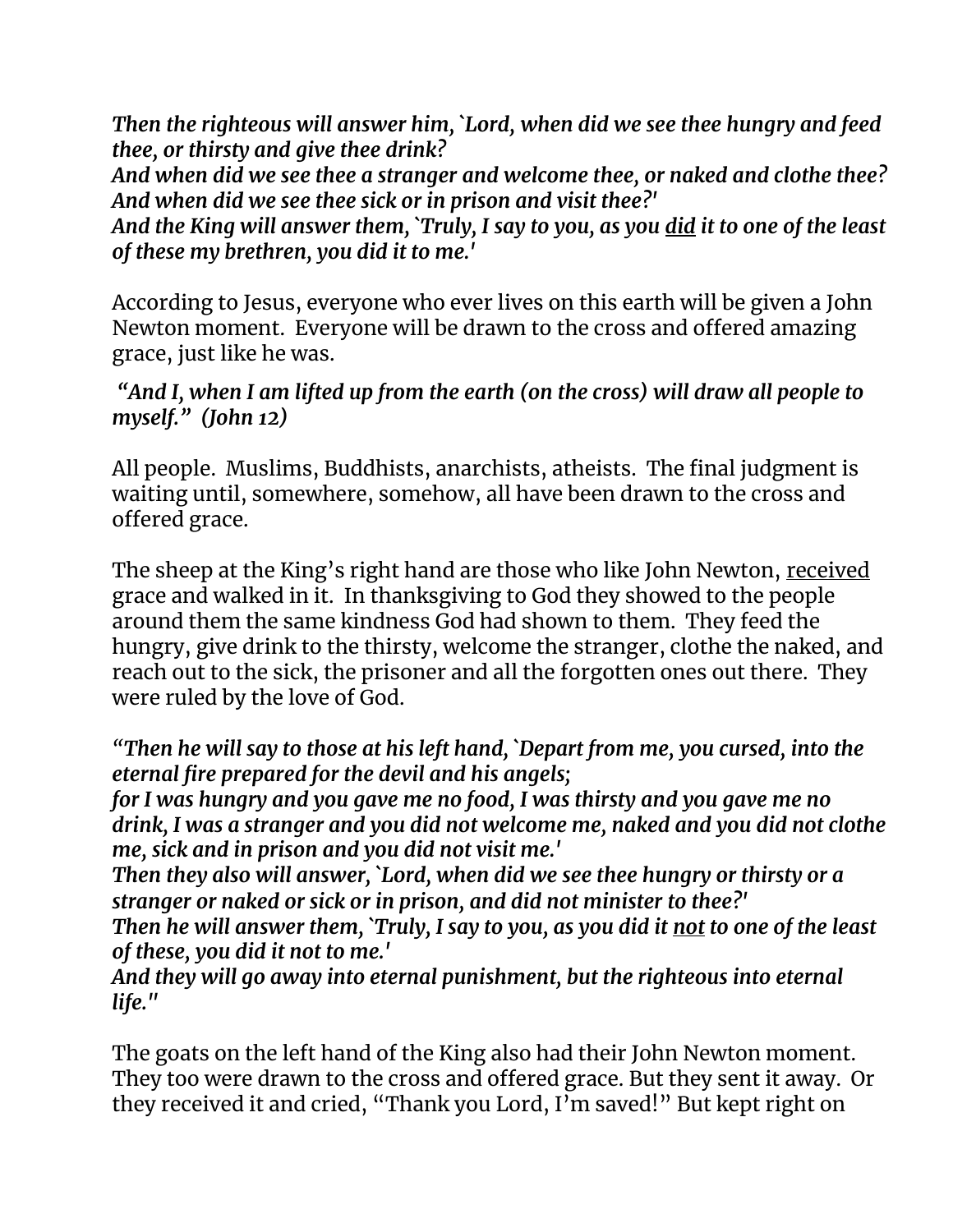living only for themselves. Willfully blind to the hungry, the thirsty, the stranger, the naked, the sick, the prisoner, the forgotten ones out there.

*Amazing grace, how sweet the sound, that saved a wretch like me.*

Grace is a holy fire that saves, heals, redeems, but also judges.

## **"I came to cast fire on the earth."**

That fire, kindled at the cross, is burning its way across the centuries, across the barrier of death into worlds beyond our knowing.

That fire burns at the door of our hearts. It burns within us as grace, *if we allow it*.

And grace will guide us and sustain us all through this life and the next---*if we allow it.* 

> *Through many dangers, toils and snares, I have already come; 'Tis grace hath brought me safe thus far, And grace will lead me home.*

In, with, and under the holy fire of grace is Jesus himself. Jesus is God's grace.

His Spirit is here with us now to help us in our need.

To give us strength.

To lift us to higher ground as we humble ourselves before him.

All we have to do is open our hearts to him, right now, and let him baptize us afresh with the fire of grace. So that when we finish reading these words, we go forth as sons and daughters of heaven, empowered to feed the hungry, give drink to the thirsty, welcome the stranger, clothe the naked, reach out to the sick, the prisoner, and all the forgotten souls who stumble across our path.